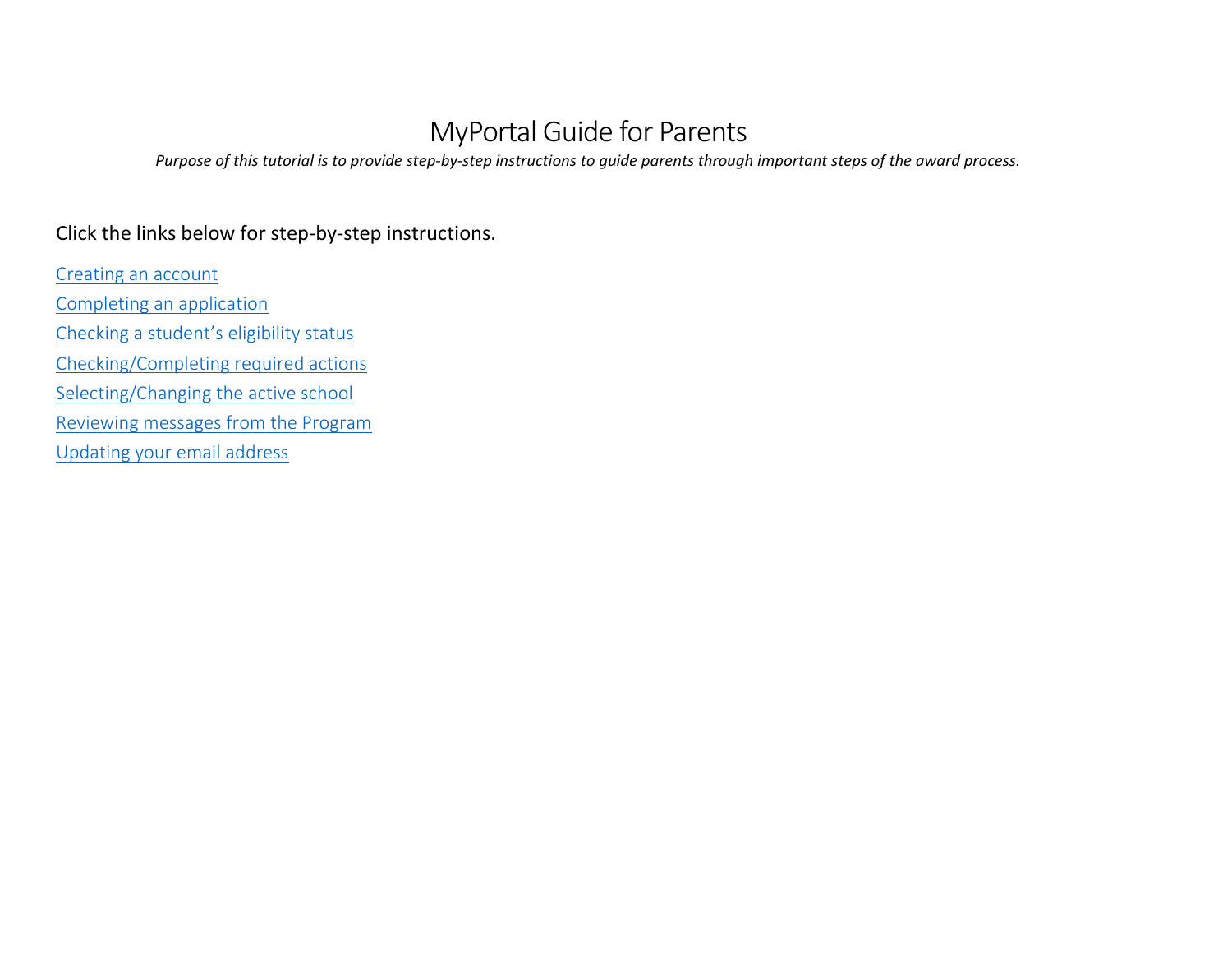## Creating an account

The first step of the application process is to create an account.

Step 1: Got to [myportal.ncseaa.edu](https://myportal.ncseaa.edu/NC/login.aspx?ReturnUrl=%2fNC%2fint%2fFinAid%2findex.aspx) 

Step 2: Click ["Create an Account.](https://myportal.ncseaa.edu/NC/StudentRegisterForLogin.aspx)"

Step 3: Complete the required fields and click the "Create Login" button to set up the user account

| <b>Parent First Name:</b><br><b>Parent Middle Name:</b>                                                                                                                                                                    | <b>Enter Parent Information to set</b>                                                                                                                                                                  |
|----------------------------------------------------------------------------------------------------------------------------------------------------------------------------------------------------------------------------|---------------------------------------------------------------------------------------------------------------------------------------------------------------------------------------------------------|
| <b>Parent Last Name:</b><br><b>Parent Social Security Number:</b><br><b>Confirm Social Security Number:</b><br><b>Parent Date of Birth:</b><br>(mm/dd/yyyy)<br><b>Email:</b><br><b>Confirm Email:</b><br><b>User Name:</b> | up the user account.<br>The Parent creating the account<br>should be the person with whom<br>the student resides (at least 50%<br>of the time if custody is shared).<br>There can only be one parent on |
| Password:<br>Confirm<br>Password:<br><b>Create Login</b><br><b>Cancel/Exit</b>                                                                                                                                             | file.                                                                                                                                                                                                   |

<span id="page-1-0"></span>

| <b>MyPortal Account Login:</b> |                                                                                                   |
|--------------------------------|---------------------------------------------------------------------------------------------------|
| User Name:                     |                                                                                                   |
| Password:                      |                                                                                                   |
|                                | By logging in, I certify that I have read, agree to and understand the Terms and Conditions page. |
| Login                          |                                                                                                   |
|                                | Forgot your username or password?                                                                 |
|                                |                                                                                                   |
|                                | Create an Account: (Except School/Institution Users. See your administrator for assistance.)      |
|                                | In order to create an account click here Create an Account.                                       |

Step 4: You will receive an email with a link to activate your account

If you do not receive this email within 1-2 business days, please call the Program at 1-855-330-3955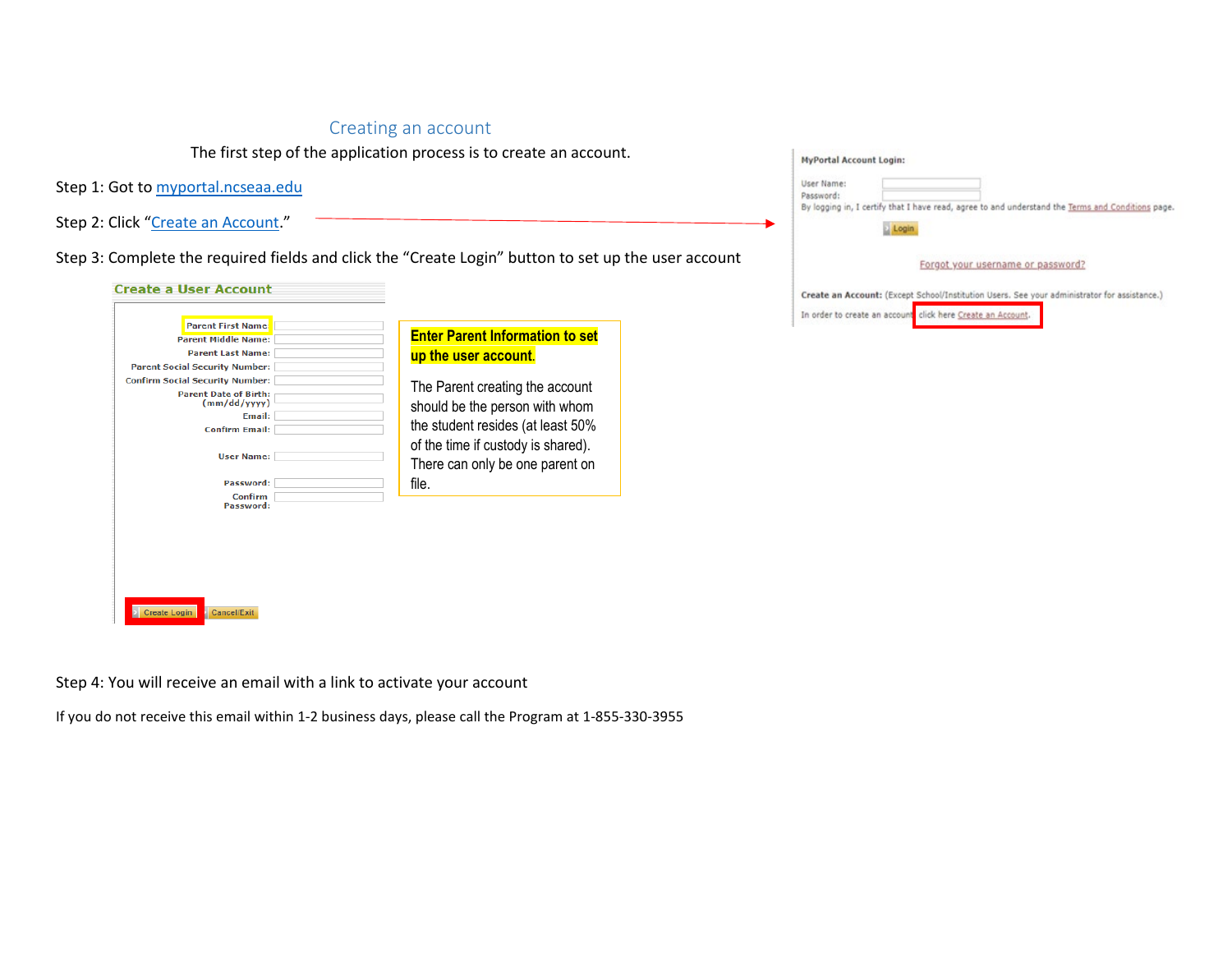#### Completing an application

Once you have created and activated your account, you can complete an application. If you have not created an account, see Creating an [Account](#page-0-0) Instructions.

#### Step 1: Log onto your [MyPortal account](https://myportal.ncseaa.edu/NC/login.aspx?ReturnUrl=%2fNC%2fint%2fFinAid%2findex.aspx)

| <b>MyPortal Account Login:</b>                                                                                                        |
|---------------------------------------------------------------------------------------------------------------------------------------|
| User Name:<br>Password:<br>By logging in, I certify that I have read, agree to and understand the Terms and Conditions page.<br>Login |
| Forgot your username or password?                                                                                                     |

#### Step 2: Go to the "Applications and Renewals" section



Step 3: Click the "Add Student button" (bottom left corner of page)



Step 4: Complete the required fields and click "Add Student". Once the student has been added, you will be directed back to the "Apply Online" Section.

| <b>Add Student</b>                            |                                                                                                                                                                                                                                                                                                                        |
|-----------------------------------------------|------------------------------------------------------------------------------------------------------------------------------------------------------------------------------------------------------------------------------------------------------------------------------------------------------------------------|
| <b>Student Information</b>                    |                                                                                                                                                                                                                                                                                                                        |
| student's application.                        | Provide the following information for a student (for whom you are the Parent/Guardian) in your household who may be eligible for funding. You will be able<br>to add other students later. Review the information you provide carefully. Nicknames, misspellings, or inaccurate information will delay processing your |
| <b>Student SSN</b>                            | sk.                                                                                                                                                                                                                                                                                                                    |
| <b>Confirm SSN</b>                            |                                                                                                                                                                                                                                                                                                                        |
| <b>Student Last Name</b>                      |                                                                                                                                                                                                                                                                                                                        |
| <b>Student First Name</b>                     |                                                                                                                                                                                                                                                                                                                        |
| <b>Student Middle Initial</b>                 |                                                                                                                                                                                                                                                                                                                        |
| <b>Student Date of Birth:</b><br>(mm/dd/yyyy) |                                                                                                                                                                                                                                                                                                                        |
|                                               | <b>Add Student</b><br>Cancel                                                                                                                                                                                                                                                                                           |
| * Indicates a Required Field                  |                                                                                                                                                                                                                                                                                                                        |

Step 5: Locate the correct student account and under the "Action Items" column, click "Apply Online" next to the appropriate program

#### Apply Online/Check Application Status for 2020-2021

This section shows the status of any current new student applications you may have started or submitted.

If the application has been submitted, but there are Action Items remaining to complete, click the link.

If the application has been started, but not submitted, click the Finish Application link to complete and submit the application.

To apply for a student, click the Add Student link.

Once a student is added, click the Apply Online link to start the application.

| <b>Student</b>                                    |                |                |           |                     |
|---------------------------------------------------|----------------|----------------|-----------|---------------------|
| <b>Application</b>                                | Renewed        | <b>Started</b> | Subm tted | <b>Action Items</b> |
| Disabilities Grant Program Application            | N/A            |                |           | <b>Apply Online</b> |
| Opportunity Scholarship Program Application       | N/A            |                |           | <b>Apply Online</b> |
| Education Savings Account Program Application N/A |                |                |           | <b>Apply Online</b> |
| Student:<br><b>Application</b>                    | <b>Renewed</b> | <b>Started</b> | Submitted | <b>Action Trems</b> |
| <b>Disabilities Grant Program Application</b>     | N/A            |                |           | <b>Apply Online</b> |
| Opportunity Scholarship Program Application       | N/A            |                |           | <b>Apply Online</b> |
| Education Savings Account Program Application N/A |                |                |           | Apply Online        |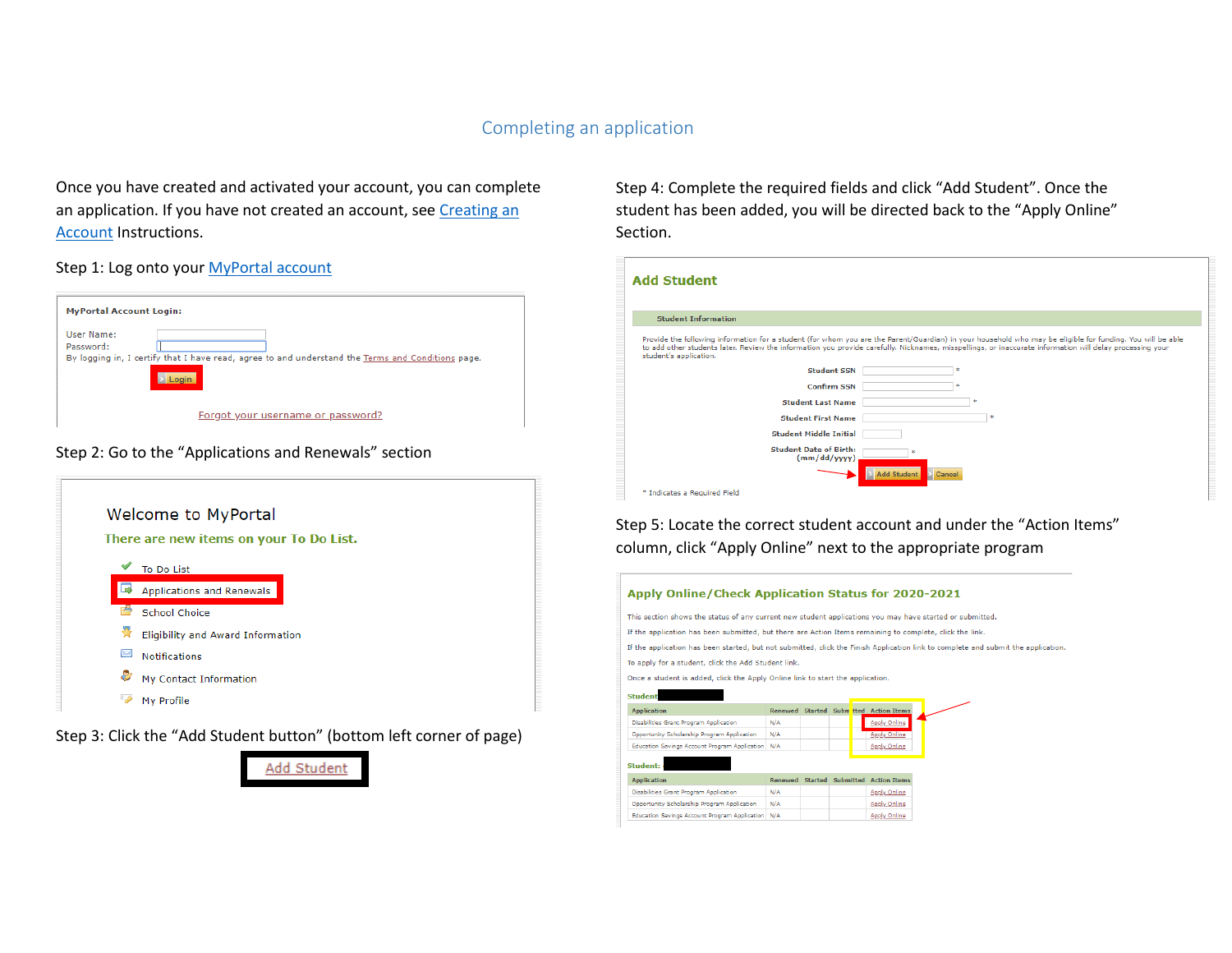Step 6: Review the program eligibility and award selection process information. Click the link at the bottom of the screen to start the application process.

#### Step 7: Complete the required fields on each page. Click "Submit" to submit your completed application.

|                             | <b>Opportunity Scholarship Program Application 2020-2021</b>                                                                                                                                                                                                                                                                                                                                                                                                                                                                               |
|-----------------------------|--------------------------------------------------------------------------------------------------------------------------------------------------------------------------------------------------------------------------------------------------------------------------------------------------------------------------------------------------------------------------------------------------------------------------------------------------------------------------------------------------------------------------------------------|
| Parent/Guardian Information | <b>Consent and Certification Statements</b>                                                                                                                                                                                                                                                                                                                                                                                                                                                                                                |
| <b>Student Information</b>  | SSN:<br>Student:<br><b>DOB</b>                                                                                                                                                                                                                                                                                                                                                                                                                                                                                                             |
| <b>School Information</b>   | I certify that all of the information contained in this application is true and accurate.                                                                                                                                                                                                                                                                                                                                                                                                                                                  |
| Household Information       | I certify that the student for whom I am applying currently lives in my household, and that I am either a natural,<br>adoptive, or foster parent of the student; or a quardian of the student, but not the State if the student is a ward of the<br>State: or an individual acting in place of a natural or adoptive parent (including a grandparent, stepparent, or other<br>relative) and with whom the student lives.                                                                                                                   |
|                             | 7 I understand that misrepresentation of any of the information provided to SEAA may result in me being required to<br>forfeit or repay the funds to SEAA and may disqualify the student from the Opportunity Scholarships Program,                                                                                                                                                                                                                                                                                                        |
|                             | 7 I understand that I, and all members of my household, must comply with the Opportunity Scholarships Program<br>verification process. I understand that I, and all members of my household, may be required to authorize SEAA to<br>access information needed for verification. If SEAA is not able to verify information on the application, or if any<br>member of the student's household fails to cooperate with the verification process, the student may not be eligible to<br>participate in the Opportunity Scholarships Program. |
|                             | 7 I consent to the SEAA disclosing student information (name, date of birth, and public school ID) to the North Carolina<br>Department of Public Instruction in order to determine enrollment eligibility for the Program and I consent to SEAA<br>accessing any information held by DPI or my student's local education agency that is needed for its verification efforts.                                                                                                                                                               |
|                             | 7 I understand that by submitting this application, I am authorizing and permitting SEAA to share my contact<br>information with the nonpublic school I selected/will select.                                                                                                                                                                                                                                                                                                                                                              |
|                             | 7 I understand that if I must sign on to SEAA's secure website to restrictively endorse the payment of the Opportunity<br>Scholarships for deposit into the bank account of the student's nonpublic school before the funds will be disbursed.                                                                                                                                                                                                                                                                                             |
|                             | After you submit your application you will only be able to view it. You must make any changes to your address or<br>enrollment information by logging on to your account and selecting the appropriate option from the Main Menu.                                                                                                                                                                                                                                                                                                          |
|                             | By clicking the "Submit" button, I certify that I have read, accepted, agreed to, and understood all of the provisions and<br>certifications contained in this application.                                                                                                                                                                                                                                                                                                                                                                |
|                             | <b>View Summary</b><br>Print Summary<br><b>Submit</b>                                                                                                                                                                                                                                                                                                                                                                                                                                                                                      |
|                             |                                                                                                                                                                                                                                                                                                                                                                                                                                                                                                                                            |

Introduction The Opportunity Scholarship Program was created by the North Carolina General Assembly to help parents pay tuition and fees for children in kindergarten through<br>12th grade who will attend an eligible nonpublic school. The North Carolina State Education Assistance Authority (SEAA) administers the Opportunity Scholarship. For more information about the program, read the Program Overview . If you have questions after reviewing the information, contact the Opportunity Scholarship staff at <u>OpportunityScholarships@ncseaa.edu</u> or call<br>toll free (855) 330-3955. Application Deadlines - Consideration Process Overview The Opportunity Scholarship Program Application opens January 1.<br>The priority deadline is March 1.<br>The application will close August 2.  $\begin{array}{l} \texttt{+ 0015-2020}\text{ Oppotumity Scholarship recipients receive first consistency for 2020-2021,}\newline \texttt{= 101015-2020}\text{ Uppotrum studets for 10100}\newline \texttt{= 101015-2020}\newline \texttt{= 101015-2020}\newline \texttt{= 101015-2020}\newline \texttt{= 101015-2020}\newline \texttt{= 101015-2020}\newline \texttt{= 101015-2020}\newline \texttt{= 101015-2020}\newline \$ See the Program Overview for more information about the program's priority order. Application e Hold your cursor over or click the  $\blacksquare$  information icon for more information about the question.<br>  $\approx$  All required questions are pape must be answered in order to navigate to the next page.<br>  $\approx$  Your application is Apply for Opportunity Scholarship Click here to apply for Opportunity Scholarship

**Opportunity Scholarship Program 2020-2021** This application is for new students for the 2020-2021 school year.

<span id="page-3-0"></span>Step 8: Download/Print a copy of your submission and check your student's application status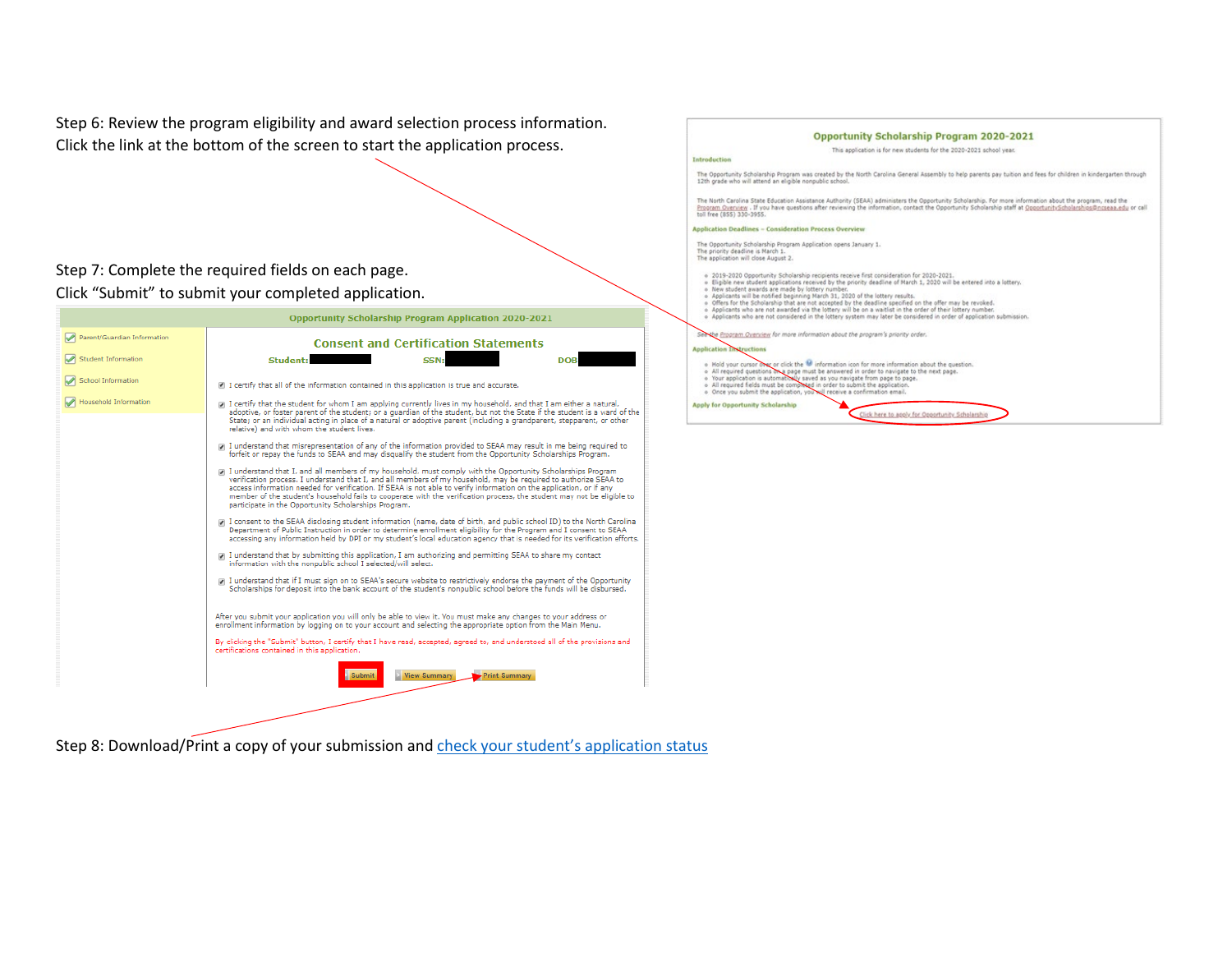#### Checking a student's eligibility status **HOME** > Eligibility and Award Information Once the application is submitted, you can check your student's award status on your account. **Eligibility and Award Information** Your eligibility and award information for each academic year is listed below. Step 1: Log onto your [MyPortal account](https://myportal.ncseaa.edu/NC/login.aspx?ReturnUrl=%2fNC%2fint%2fFinAid%2findex.aspx) Eligibility for a program does not guarantee an award. Go to the To Do List to submit information for the processing of your applica Step 2: Go to the "Eligibility and Award Information" section Vour application has been received. Your application is complete and under review. Check back regularly. We can applicate the complete and ander review entert between egalary. Step 3: Choose a student from the drop down award is paid. You have accepted your award offer.  $\circledcirc$ You have declined your award offer. Step 4: Click on the icon in the "Status" column for details Vour school has certified your enrollment. S Your award has been paid to the school. Student: All or a portion of the award paid to your school was reduced and fund **13** You do not qualify for an award for the school. Click the Status icon for more information Please see our website, www.ncseaa.edu, for more information. 2020-2021 **Status Details** Student <Choose One> Alamance Christian Scl Term Opportunity: Award Amount  $\bigcirc$ Fall \$0.00 o Student is eligible  $\circ$ \$0.00 Spring Click the "Close" button to close **Close** Total Award Amoun  $$0.00$ the Status Details window

Note: A status icon could mean additional documents are needed. Check your "To Do List" section to see if additional documents are needed.

For instructions on navigating your "To Do List", see [Checking/Completing Required Actions.](#page-5-0)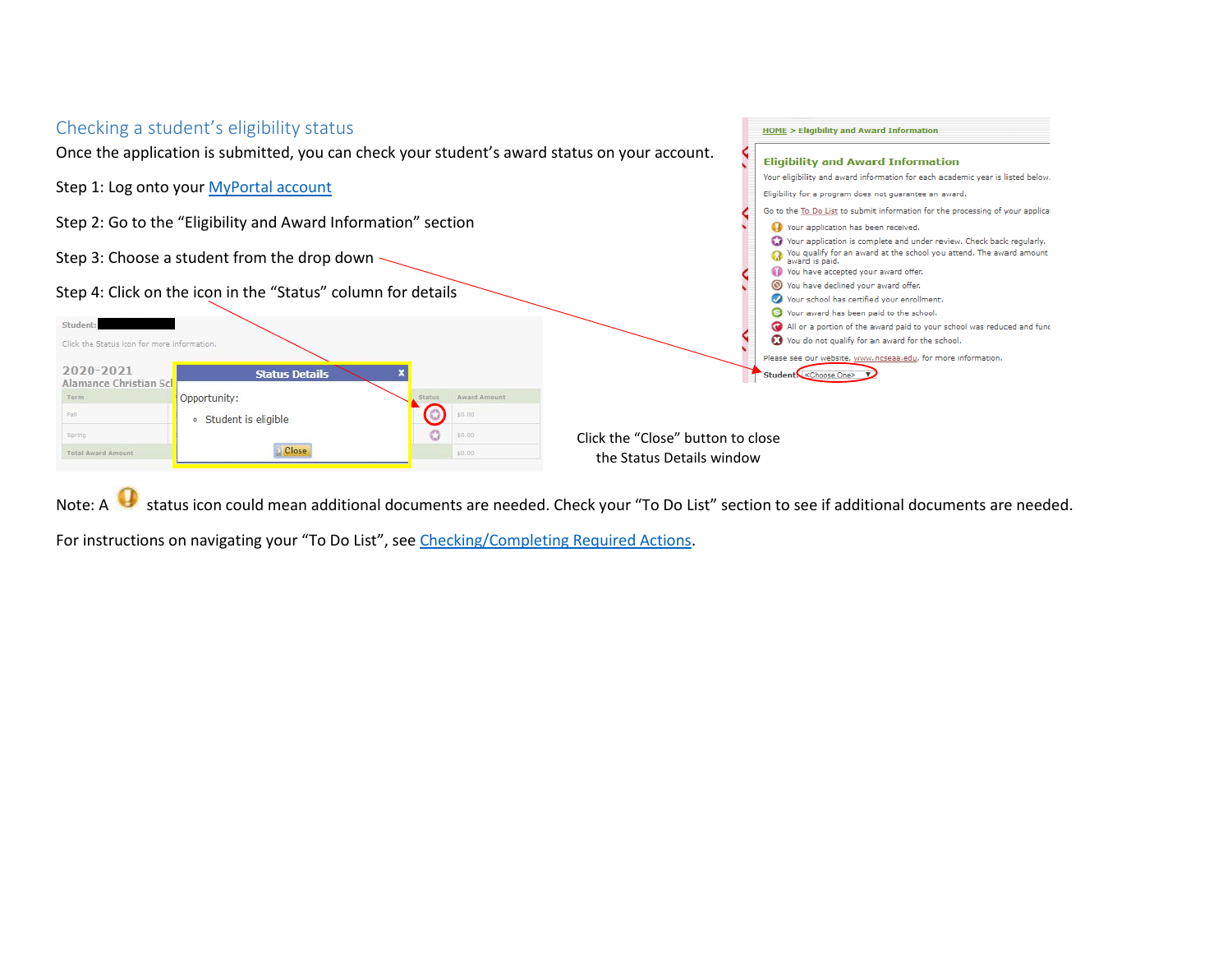### Checking/Completing Required Actions

You can upload requested documents using the "To Do List" section of your MyPortal account.

<span id="page-5-0"></span>Step 1: Log onto your [MyPortal account](https://myportal.ncseaa.edu/NC/login.aspx?ReturnUrl=%2fNC%2fint%2fFinAid%2findex.aspx)

Step 2: Go to the "To Do List" section

Step 3: Click on the upload link under the "Action Items" column

| Student:                                     |                                            |        |
|----------------------------------------------|--------------------------------------------|--------|
| <b>Application or Required Documentation</b> | Receipt Date Action Items                  | Due By |
| DEC3 Eligibility Determination Form          | Upload DEC3 Eligibility Determination Form |        |

Step 4: Click Choose File to search your computer and select a document.

MyPortal allows one document to be uploaded per application.

Before uploading, be sure all required pages are saved to one file.



Step 6: If the file has successfully uploaded, the following message will appear:

Your document has been uploaded successfully.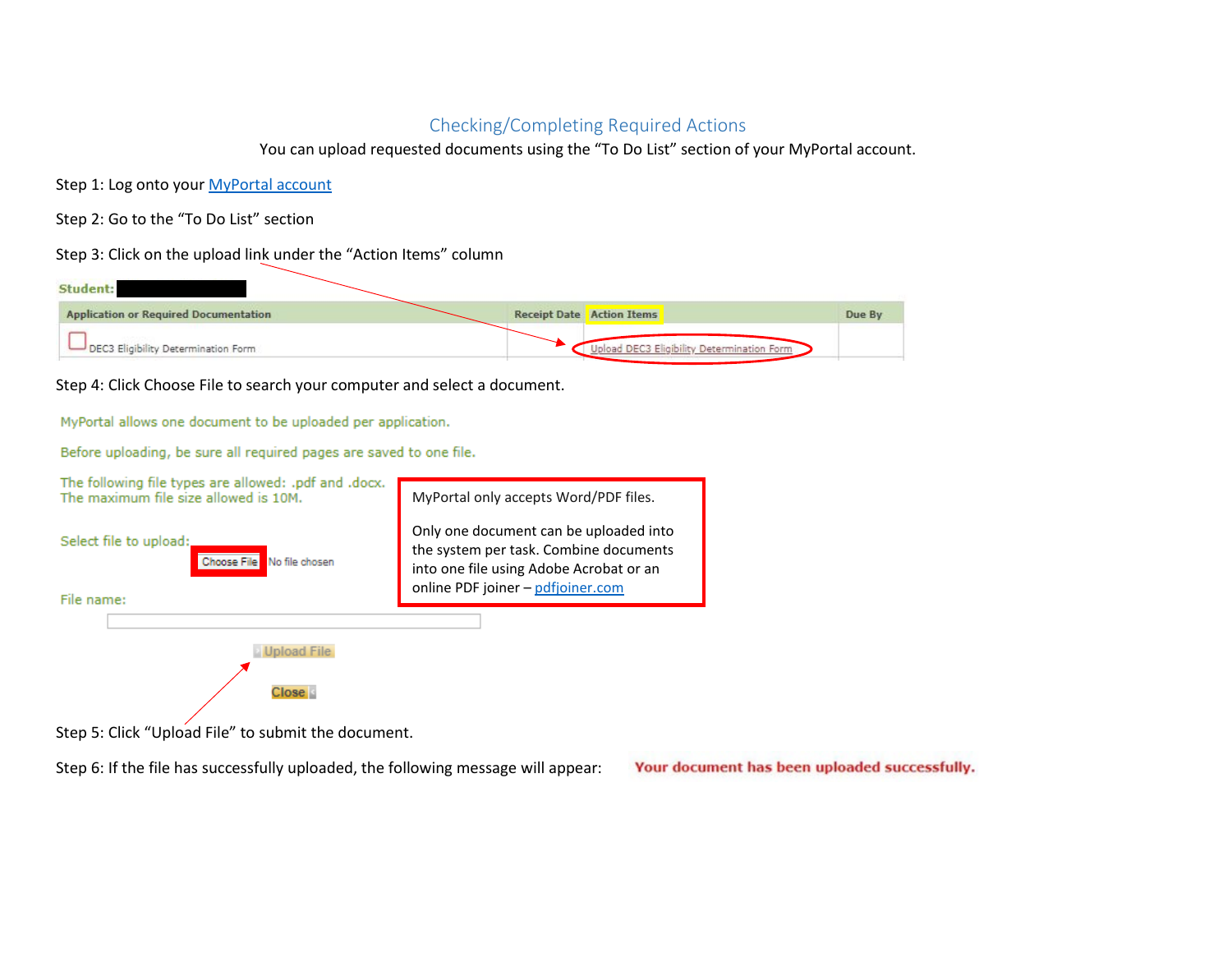## View and Update Your School Choice

Parents can self-select school choice using their MyPortal account until August 1.

<span id="page-6-0"></span>After which, parents must email the appropriate program to request a school change. Se[e K12 School Choice Deadlines](http://www.ncseaa.edu/pdf/K12%20School%20Choice%20Deadlines.pdf) for more information.

Step 1: Log onto your [MyPortal account](https://myportal.ncseaa.edu/NC/login.aspx?ReturnUrl=%2fNC%2fint%2fFinAid%2findex.aspx)

Step 2: Go to the "School Choice" Section

Step 3: Locate the correct student account

#### View and Update Your Schools for 2020-2021

School Change closes on 08/01/2020

Is the correct school listed for your student? To change, choose a school from the drop-down list under "Change School" and click Save.



Check the [List of Participating](https://myportal.ncseaa.edu/NC/NonpublicSchools.aspx)  [Nonpublic Schools](https://myportal.ncseaa.edu/NC/NonpublicSchools.aspx) to make sure that the school you have selected participates in the program(s) for which you have applied.

Step 4: Under "Change School", select the correct school from the drop down and click "Save"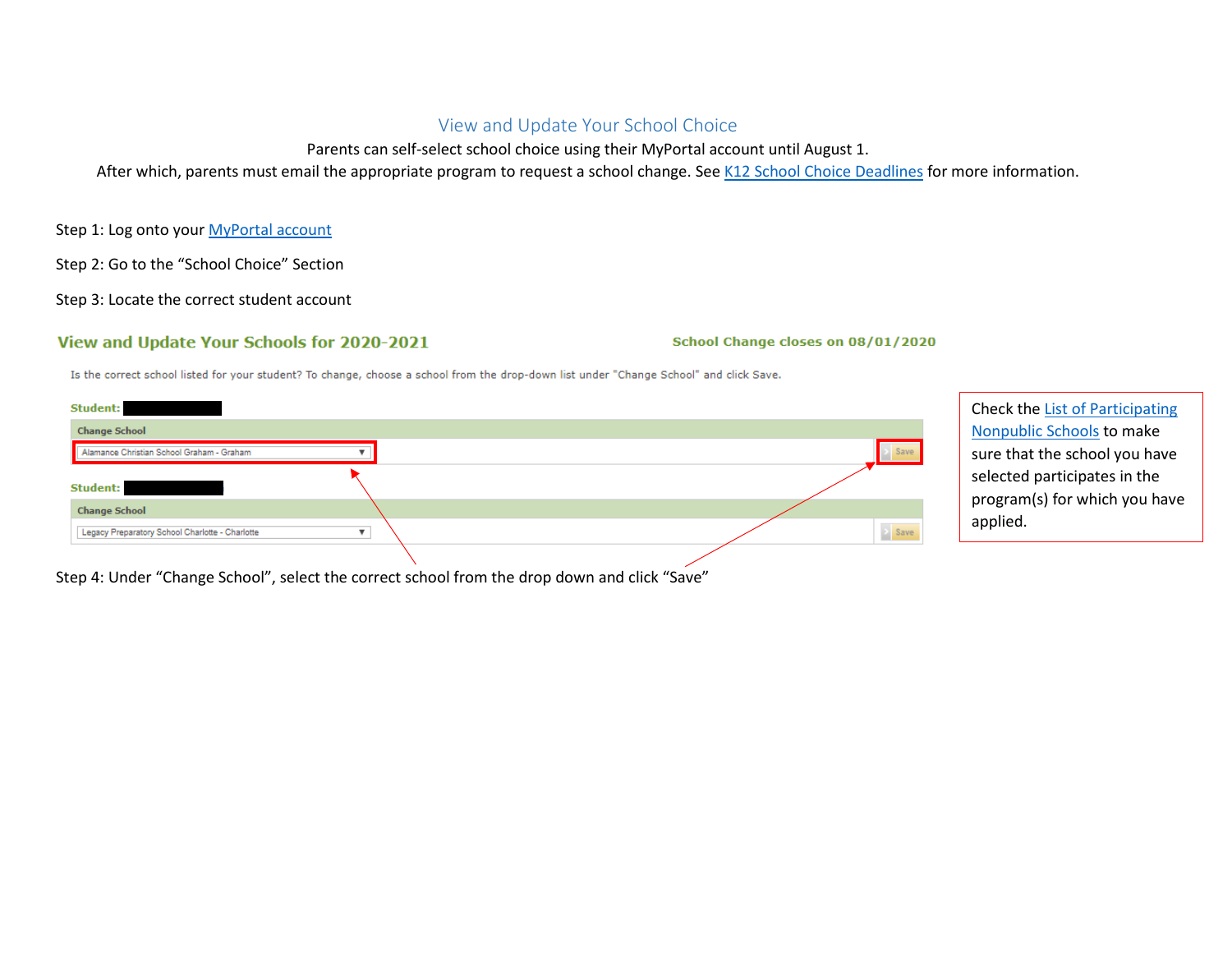# Reviewing messages from the Program

Email notifications are logged in the Notification section, to review previously sent messages:

<span id="page-7-0"></span>Step 1: Log onto your [MyPortal account](https://myportal.ncseaa.edu/NC/login.aspx?ReturnUrl=%2fNC%2fint%2fFinAid%2findex.aspx)

Step 2: Go to the "Notifications" Section

Step 3: Click the link under the "Notification" column to review the message

#### $\Box$  Notifications

# **Notifications**

| <b>Recipient</b> | <b>Notification</b>                    | Date Created Status |         |       | Media Date/Time Viewed |
|------------------|----------------------------------------|---------------------|---------|-------|------------------------|
|                  | Manual Notification Password Changed   | 01/14/2020          | Emailed | Email |                        |
|                  | Manual Notification Password Changed   | 09/25/2019          | Emailed | Email |                        |
|                  | K School Choice Incorrect              | 09/24/2019          | Emailed | Email | 10/10/2019 10:40 PM    |
|                  | K School Choice Incorrect              | 09/24/2019          | Emailed | Email |                        |
|                  | K OS Fall Endorsement                  | 09/11/2019          | Emailed | Email |                        |
|                  | K OS Program Information               | 07/30/2019          | Emailed | Email | 07/31/2019 08:21 PM    |
|                  | K OS Program Information               | 07/30/2019          | Emailed | Email | 08/01/2019 01:26 PM    |
|                  | K OS Program Information               | 07/30/2019          | Emailed | Email |                        |
|                  | a Manual Notification Password Changed | 06/19/2019          | Emailed | Email |                        |
|                  | Manual Notification Password Changed   | 06/19/2019          | Emailed | Email |                        |
|                  | a Manual Notification Password Changed | 06/03/2019          | Emailed | Email |                        |
|                  | Manual Notification Password Changed   | 05/29/2019          | Emailed | Email |                        |
|                  | K OS Award Offer                       | 04/22/2019          | Emailed | Email | 05/29/2019 08:35 PM    |
|                  | K OS Award Offer                       | 04/22/2019          | Emailed | Email |                        |
|                  | K OS Award Offer                       | 04/22/2019          | Emailed | Email |                        |
|                  | K OS Appears Eligible                  | 03/08/2019          | Emailed | Email |                        |
|                  | K OS Appears Eligible                  | 03/08/2019          | Emailed | Email |                        |
|                  | K OS Appears Eligible                  | 03/08/2019          | Emailed | Email | 07/23/2019 09:04 PM    |

<span id="page-7-1"></span>Click notification to view.